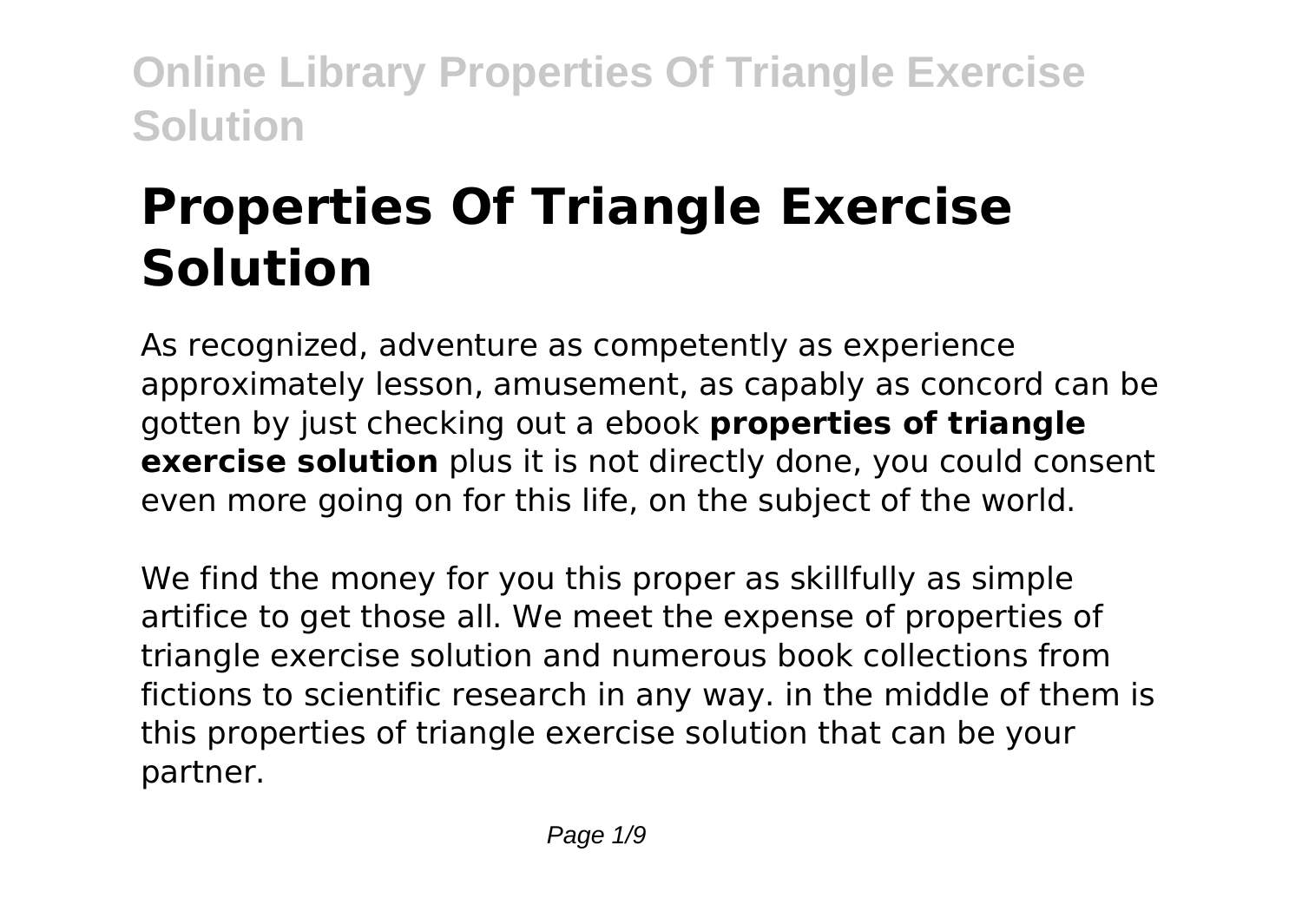There aren't a lot of free Kindle books here because they aren't free for a very long period of time, though there are plenty of genres you can browse through. Look carefully on each download page and you can find when the free deal ends.

### **Properties Of Triangle Exercise Solution**

Get Free NCERT Solutions for Class 7 Maths Chapter 6 The Triangle and its Properties Ex 6.1 PDF. Triangle and its Properties Class 7 Maths NCERT Solutions were prepared according to CBSE (NCERT) guidelines. Maths Class 7 Triangle and its Properties Exercise 6.1 NCERT Solutions are extremely helpful while doing your homework or while preparing for the exam.

### **NCERT Solutions for Class 7 Maths Chapter 6 The Triangle**

**...**

NCERT Solutions for Class 7 Maths Chapter 6 The Triangle and its Properties Exercise 6.3 Ex  $6.3$  Class 7 Maths Question 1. Find the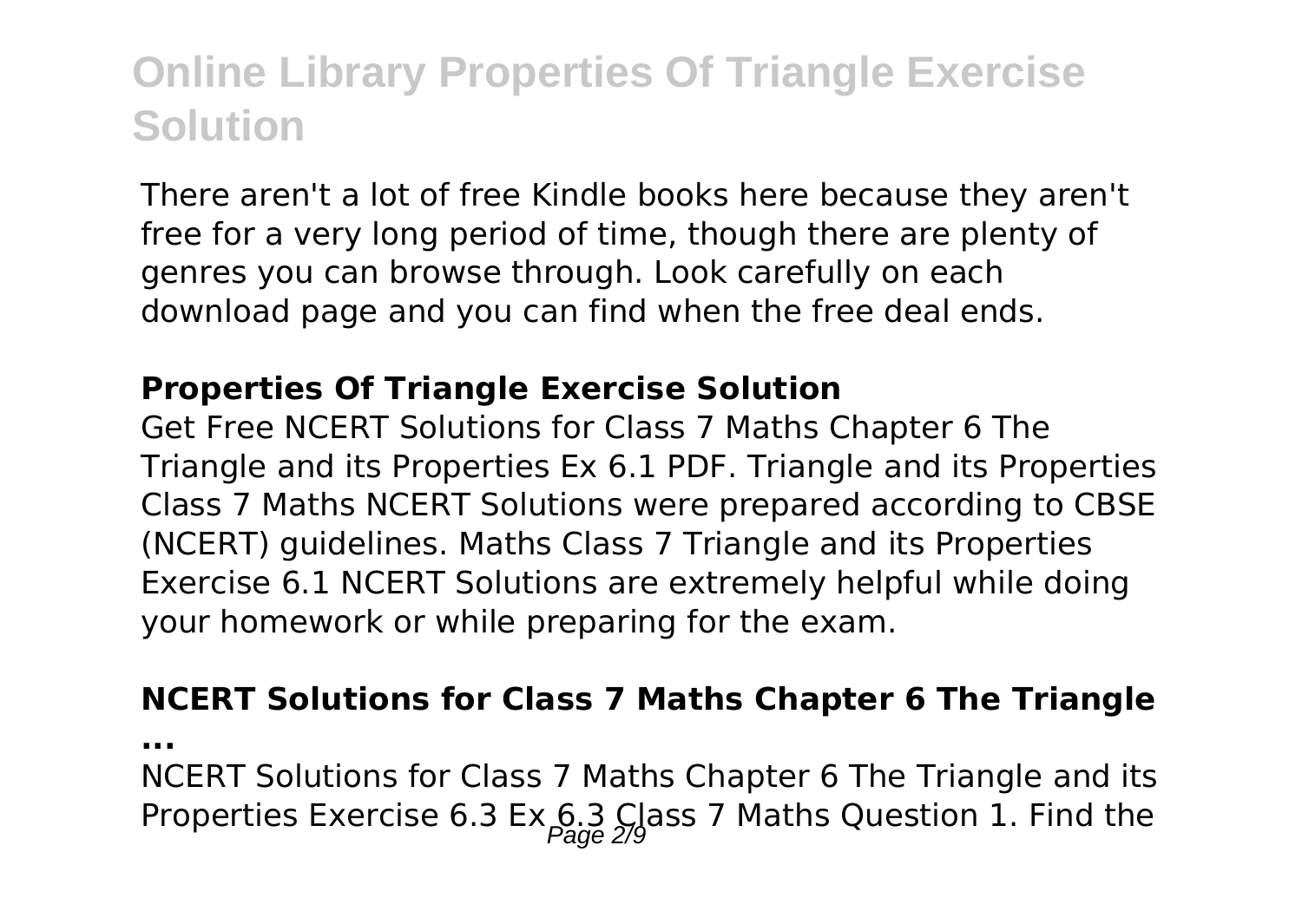value of the unknown x in the following diagrams: Solution: (i) By angle sum property of a triangle, we have  $\angle x + 50^{\circ} + 60^{\circ} =$ 180° ⇒  $\angle x + 110$ ° = 180° ∴  $\angle x = 180$ ° – 110° = 70° (ii) By angle sum property of a triangle, we have  $\angle x + 90^{\circ} + 30$  ...

### **NCERT Solutions for Class 7 Maths Chapter 6 The Triangle**

**...**

Access Answers to NCERT Solutions Class 7 Maths Chapter 6 – The Triangle and its Properties. Exercise 6.1 Page: 116. 1. In Δ PQR, D is the mid-point of . (i) is . Solution:-Altitude. An altitude has one end point at a vertex of the triangle and other on the line containing the opposite side. (ii) PD is ... Solution:-Median

### **NCERT Solutions for Class 7 Maths Chapter 6 The Triangle**

**...**

NCERT Solutions for Class  $\frac{7}{600}$  Maths Exercise 6.3 Chapter 6 The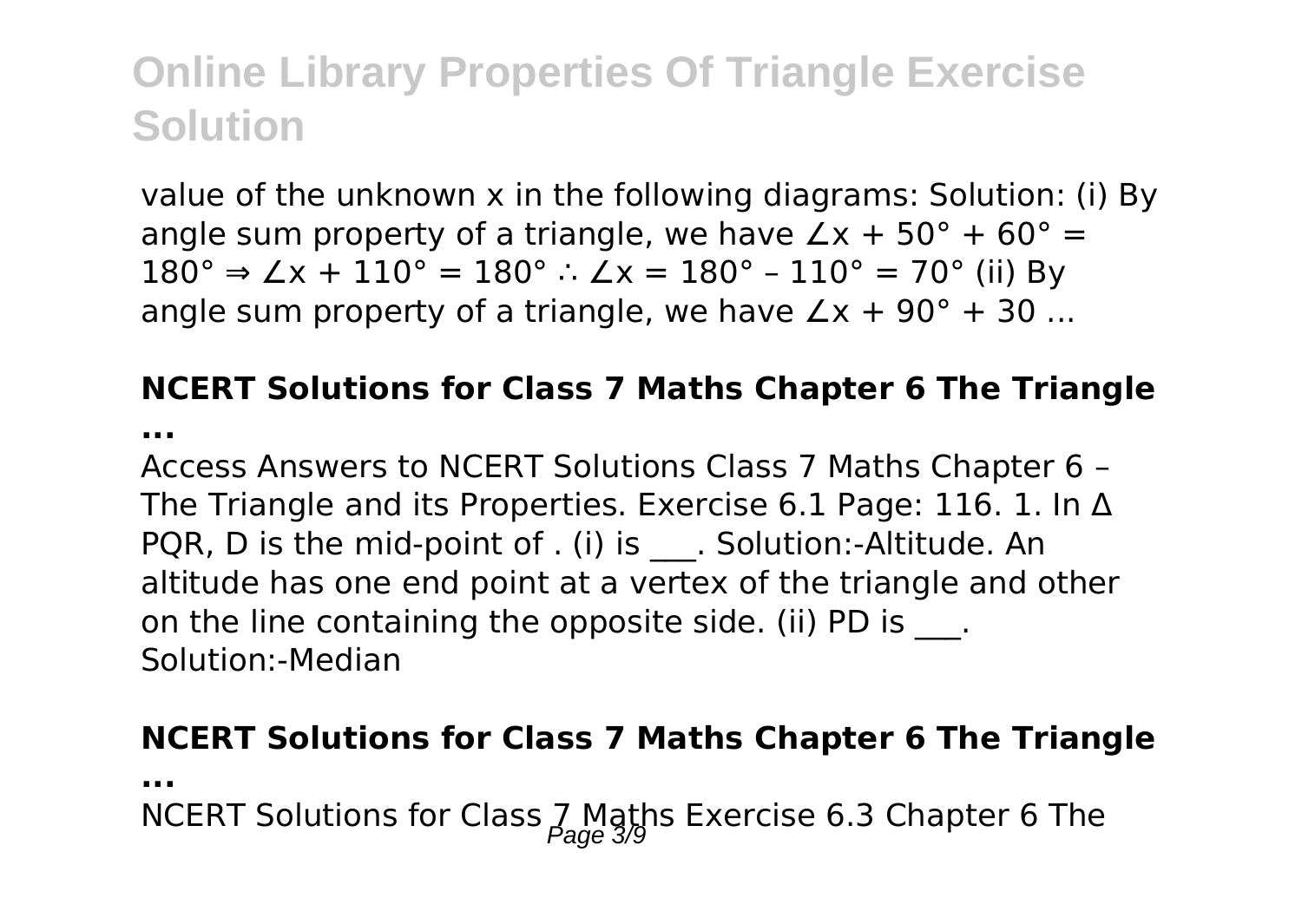Triangle and its Properties in simple PDF are available here. Angle sum property of a triangle is the only topic covered in this exercise of NCERT Solutions for Class 7 Maths Chapter 6.It is an essential material as it offers a wide range of questions that test the students' understanding of concepts.

### **NCERT Solutions for Class 7 Maths Chapter 6 The Triangle ...**

Use this interactive PowerPoint to teach your KS2 class about each different type of triangle, including equilateral triangles. Triangles are a type of polygon.This presentation includes interactive questions for your class to answer, fun triangle facts and plenty of maths problems for them to solve as a group and begin a lively class discussion. This PowerPoint is perfect for visual learners ...

## **KS2 Type of Triangle PowerPoint | Scalene, Isosceles, Etc**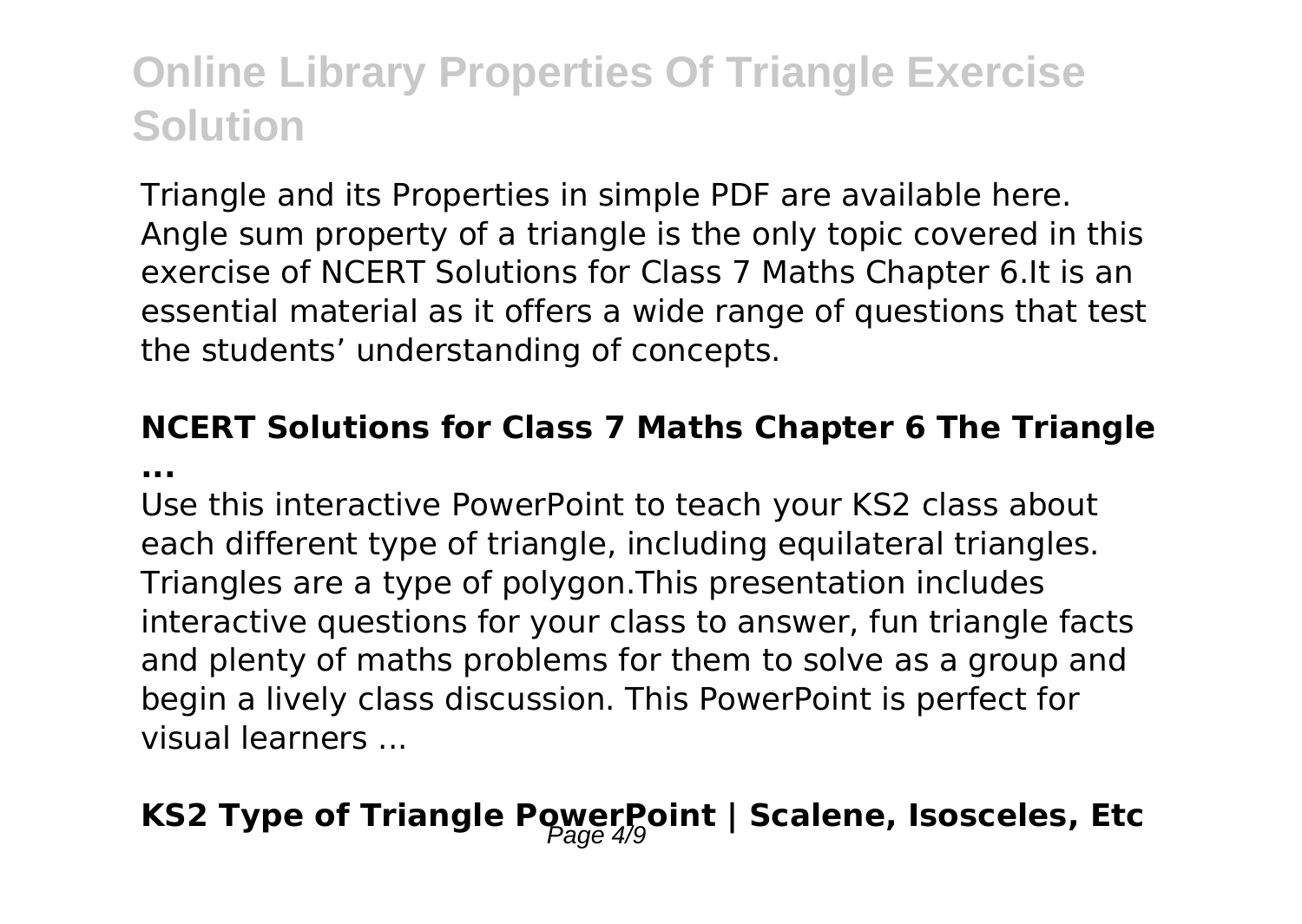Properties: convex, cyclic: In geometry, an isosceles triangle is a triangle that has two sides of equal length. Sometimes it is specified as having exactly two sides of equal length, and sometimes as having at least two sides of equal length, the latter version thus including the equilateral triangle as a special case. Examples of isosceles triangles include the isosceles right triangle, the ...

### **Isosceles triangle - Wikipedia**

(ii) properties of similar triangles. Solution: Let AC be the lamp post of height 'h' We assume that  $ED = 1.6$  m,  $BE = 4.8$  m and  $EC = 3.2$ . We have to find the height of the lamp post. Now we have to find the height of the lamp post using similar triangles. Since triangle BDE and triangle ABC are similar

### **Chapter 12: Some Applications of Trigonometry Exercise – 12.1** Page 5/9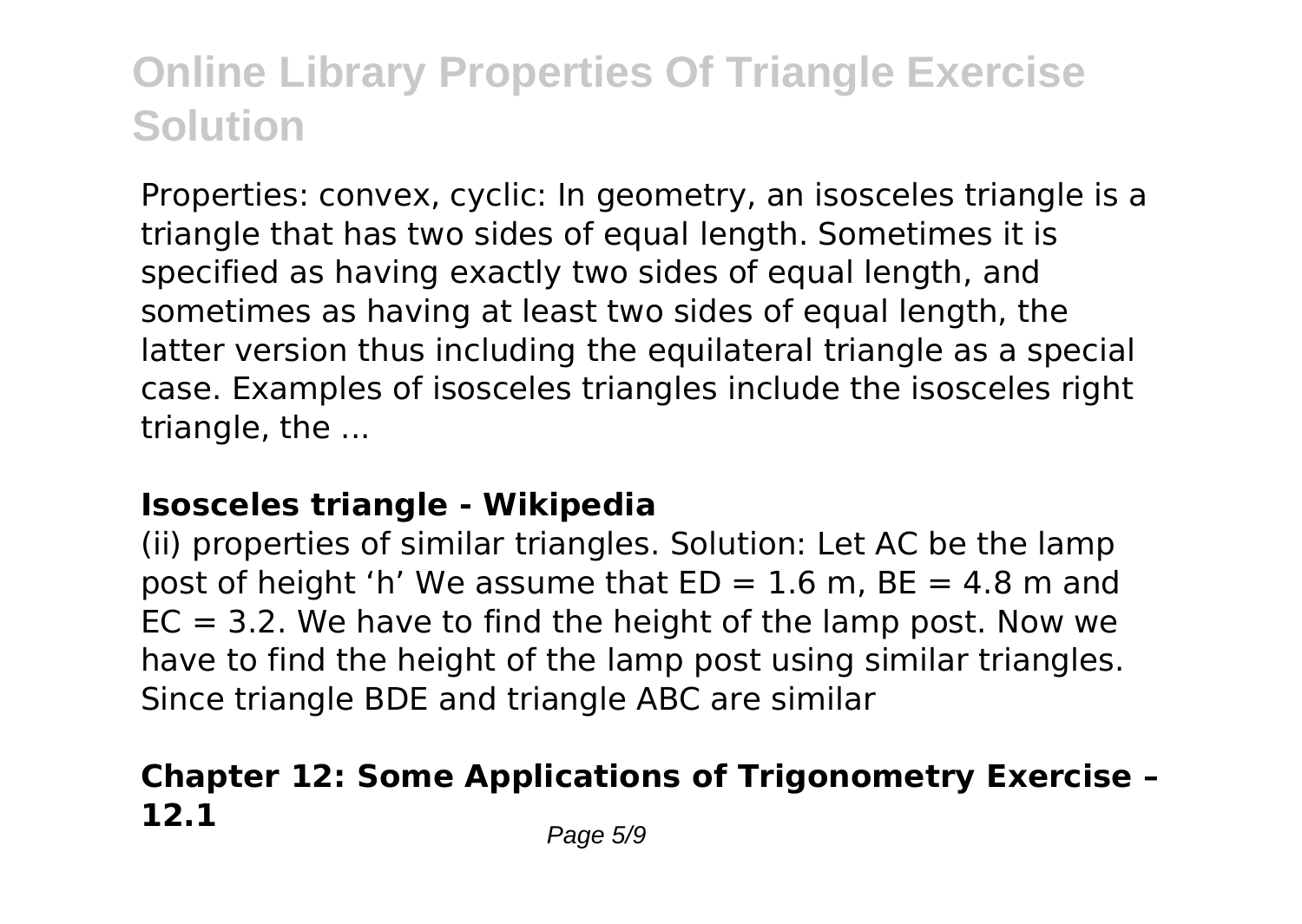Area of a Triangle - Coordinate Geometry | Class 10 Maths; Variables in Scratch Programming; File Transfer Protocol (FTP) Geometry; Class 10 RD Sharma Solutions- Chapter 2 Polynomials - Exercise 2.1 | Set 2; NCERT Solutions for Class 10 Maths; Arithmetic Progression - Common difference and Nth term | Class 10 Maths; HTML Forms; Roots of Quadratic Equations; Number System and Arithmetic. Table ...

#### **Metals and Non-Metals - Definition, Properties, Uses and**

**...**

Anabolic steroids, also known more properly as anabolic–androgenic steroids (AAS), are steroidal androgens that include natural androgens like testosterone as well as synthetic androgens that are structurally related and have similar effects to testosterone. They increase protein within cells, especially in skeletal muscles, and also have varying degrees of virilizing effects, including  $\ldots$  Page 6/9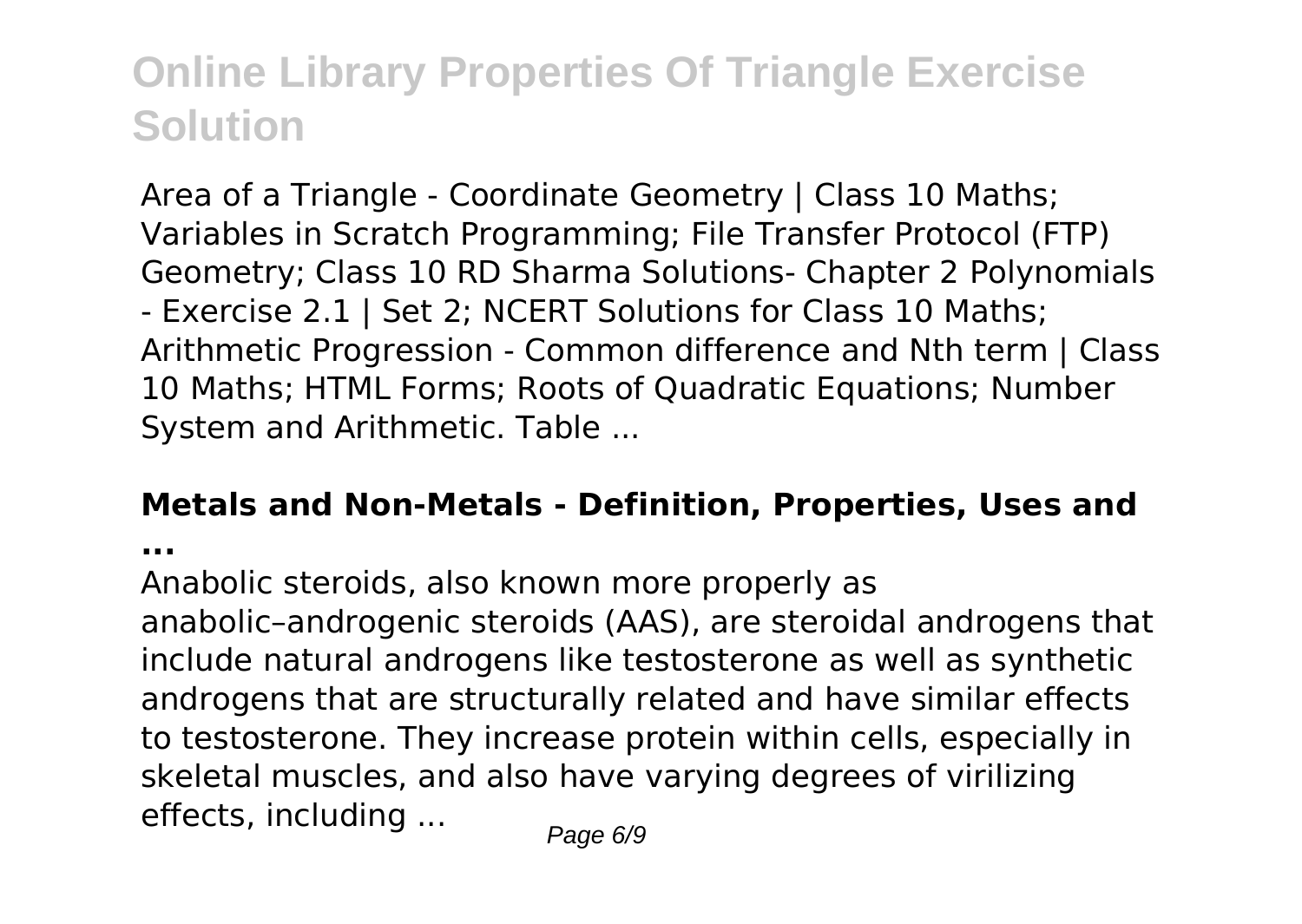### **Anabolic steroid - Wikipedia**

In this 9th Class Maths Book Solution, you will also prove the properties of the triangle which you learn about in previous classes. Here you can also apply the various congruence rules while solving the problems. In this chapter, you can learn about eight theorems. There are five exercises which cover in this NCERT Solutions for Class 9 Maths Chapter 7 Triangles. Here you can download free ...

### **NCERT Solutions for Class 9 Maths (Updated for 2022-23)**

A comprehensive and coherent set of mathematics standards for each and every student from prekindergarten through grade 12, Principles and Standards is the first set of rigorous, college and career readiness standards for the 21st century. Principles and Standards for School Mathematics outlines the essential components of a high-quality school mathematics program.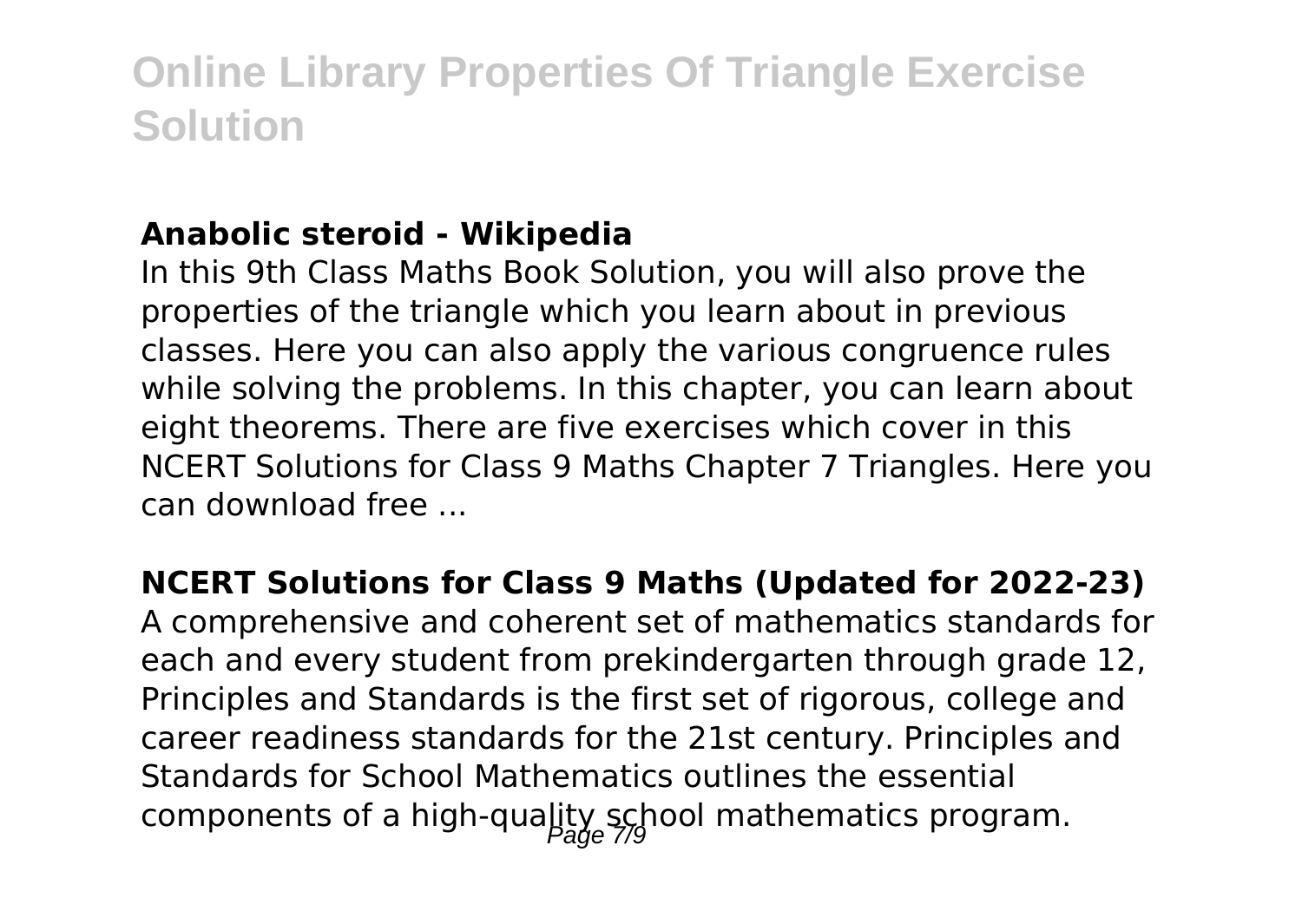### **Principles and Standards - National Council of Teachers of**

**...**

Glycerol is a triol with a structure of propane substituted at positions 1, 2 and 3 by hydroxy groups. It has a role as an osmolyte, a solvent, a detergent, a human metabolite, an algal metabolite, a Saccharomyces cerevisiae metabolite, an Escherichia coli metabolite, a mouse metabolite and a geroprotector.

### **Glycerol | C3H8O3 - PubChem**

The pharmacokinetic properties of Levemir were investigated in young children (1–5 years), children (6–12 years) and adolescents (13–17 years) and compared to adults with type 1 diabetes. There were no clinically relevant differences in pharmacokinetic properties between young children, children, adolescents and adults.  $_{\text{Paqe 8/9}}$